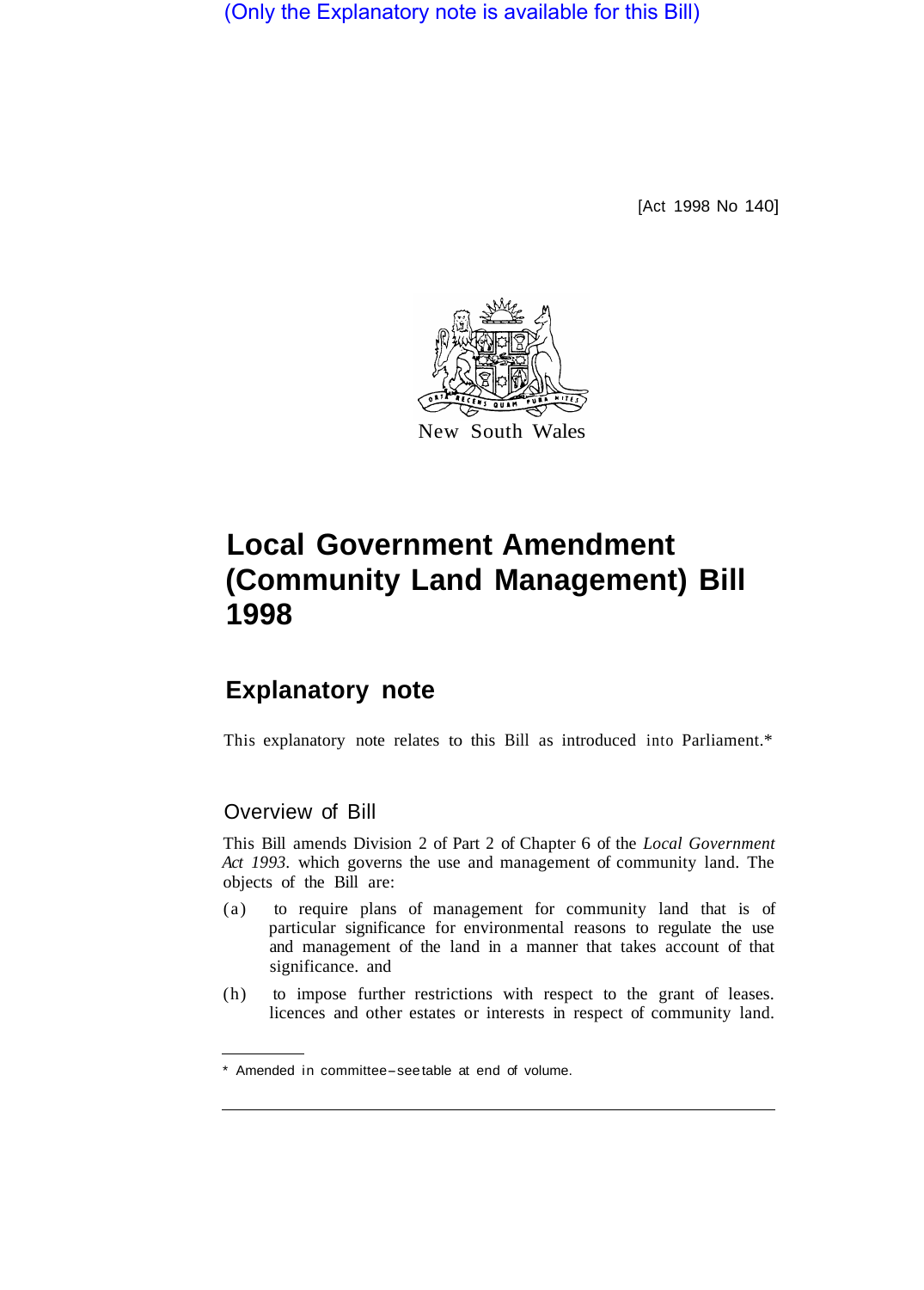Explanatory note

### Outline of provisions

**Clause 1** sets out the name (also called the short title) of the proposed Act.

**Clause 2** provides for the commencement of the proposed Act on a day or days to be appointed by proclamation.

**Clause 3** is a formal provision giving effect to the amendments to the *Local Government Act 1993* set out in Schedule 1.

#### **Schedule 1 Amendment of Local Government Act 1993**

**Schedule 1 [l]** makes a minor amendment to section 36 of the Act as a consequence of the amendments made by Schedule 1 [5].

**Schedule 1 [2]** amends section 36 of the Act so as to require a plan of management drawn up in respect of a particular area of community land to specify the purposes for which the land may lawfully be developed or used. (As a consequence. to change those permitted purposes would require amendment of the plan of management, necessitating community involvement in the manner prescribed by section 38 of the Act.)

**Schedule 1 [3]** amends section 36 of the Act so as to introduce a new category of community land. namely. land that constitutes an area of cultural significance. (Prescribed requirements for a plan of management applying to an area of cultural significance are set out in proposed section 36D. inserted by Schedule  $1[5]$ .)

**Schedule 1 [4]** amends section 36 of the Act so as to allow provision to be made by regulation with respect to the categorisation of community land generally, and in particular to prescribe the core objectives of any particular categorisation. The significance of the prescribed core objectives is that a lease. licence or other estate or interest cannot be granted in respect of the land if it would defeat those objectives. (See proposed section 46. inserted by Schedule 1 [10].)

**Schedule 1 [5]** inserts new sections 36A–36D into the Act. the effect of which is as follows:

Proposed section 36A deals with community land that is protected under the *Threatened Species Conservation Act 1995* or the *Fisheries Management Act 1994* because of its being the habitat of an endangered species. If the land is so protected before a plan of management is drawn up for it. a plan applying only to the land concerned must be drawn up for it. and the plan must reflect that protection in terms of its objects and its categorisation of the land. and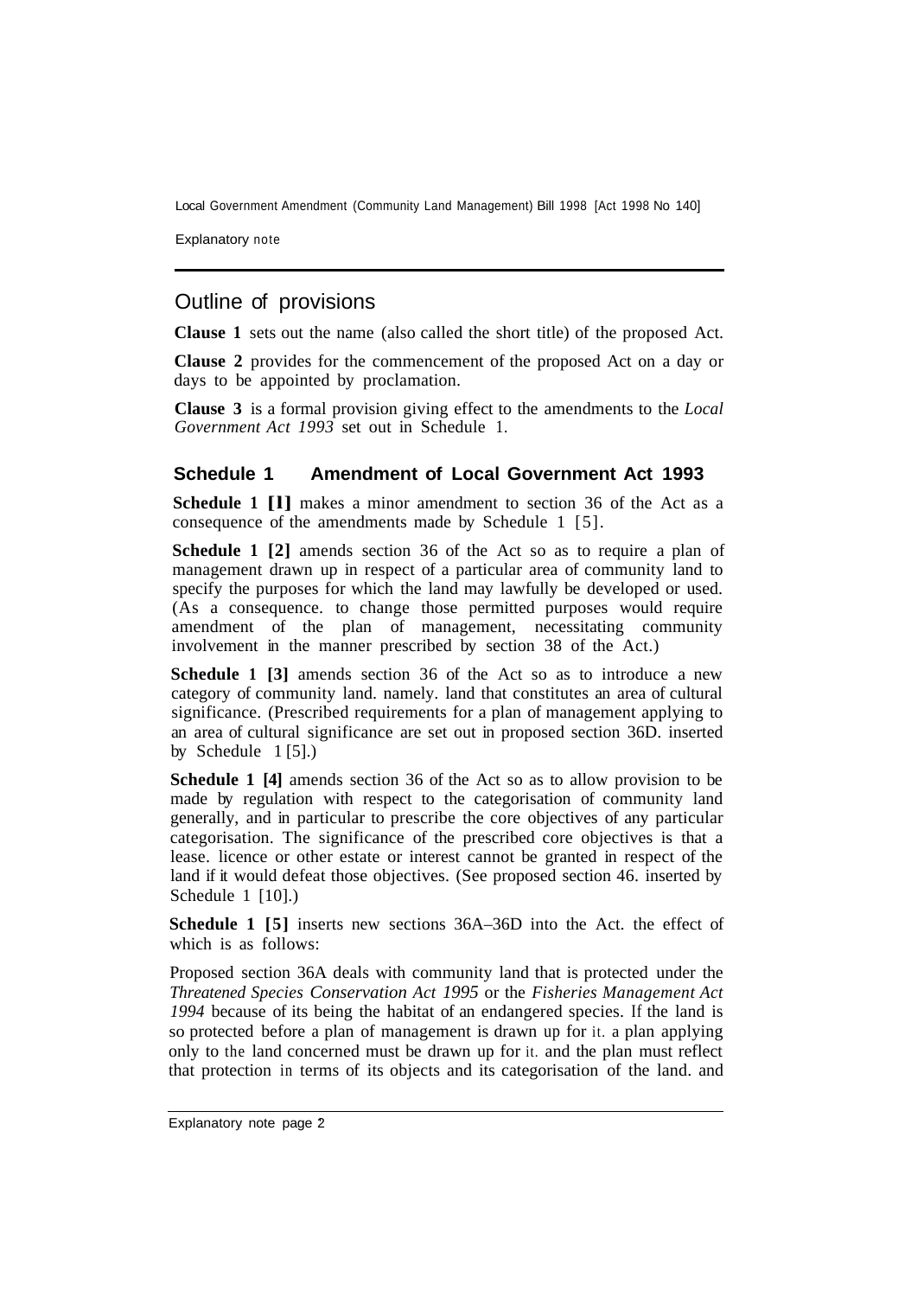#### Explanatory note

must meet any requirements of the Director-General of National Parks and Wildlife or the Director of NSW Fisheries. If a plan of management is in force with respect to the land, and to other areas of land as well, before the time it becomes protected under either of those Acts, the plan ceases to apply to the land in question and a new plan must be drawn up for it. If an existing plan applies only to an area that includes the land in question, the plan is taken to be amended to categorise the area as a natural area. An amendment of the plan will be required before any further use or development of the land can be undertaken and before any lease, licence or other estate or interest can be granted in respect of it.

Proposed section 36B is similar in effect to proposed section 36A, and deals with community land that is the subject of a recovery plan or threat abatement plan under the *Threatened Species Conservation Act 1995* or the *Fisheries Management Act 1994.* If the land is affected by that Act before a plan of management is drawn up for it, a plan applying only to the land concerned must be drawn up for it, and the plan must reflect that protection in terms of its objects and its categorisation of the land, and must meet any requirements of the Director-General of National Parks and Wildlife or the Director of NSW Fisheries. If a plan of management is in force with respect to the land. and to other areas of land as well, before the time it becomes affected by a recovery plan or threat abatement plan, the plan ceases to apply to the land in question and a new plan must be drawn up for it. If an existing plan applies only to an area that includes the land in question, the plan is taken to be amended to categorise the area as a natural area. An amendment of the plan will be required before any further use or development of the land can be undertaken and before any lease, licence or other estate or interest can be granted in respect of it.

Proposed section 36C deals with community land that the council considers (and declares by resolution) to be land that contains significant natural features. If the relevant resolution is passed before a plan of management is drawn up for the area. the objects of the plan of management and its categorisation of the land must be directed to the conservation of the land's natural features. If a plan of management is in force with respect to the land. and to other areas of land as well. before the time it becomes the subject of a resolution under the section. the plan ceases to apply to the land in question and a new plan must be drawn up for it. If an existing plan applies only to an area that includes the land in question. the plan is taken to be amended to categorise the area as a natural area. An amendment of the plan will be required before any further use or development of the land can be undertaken and before any lease. licence. or other estate or interest can be granted in respect of it.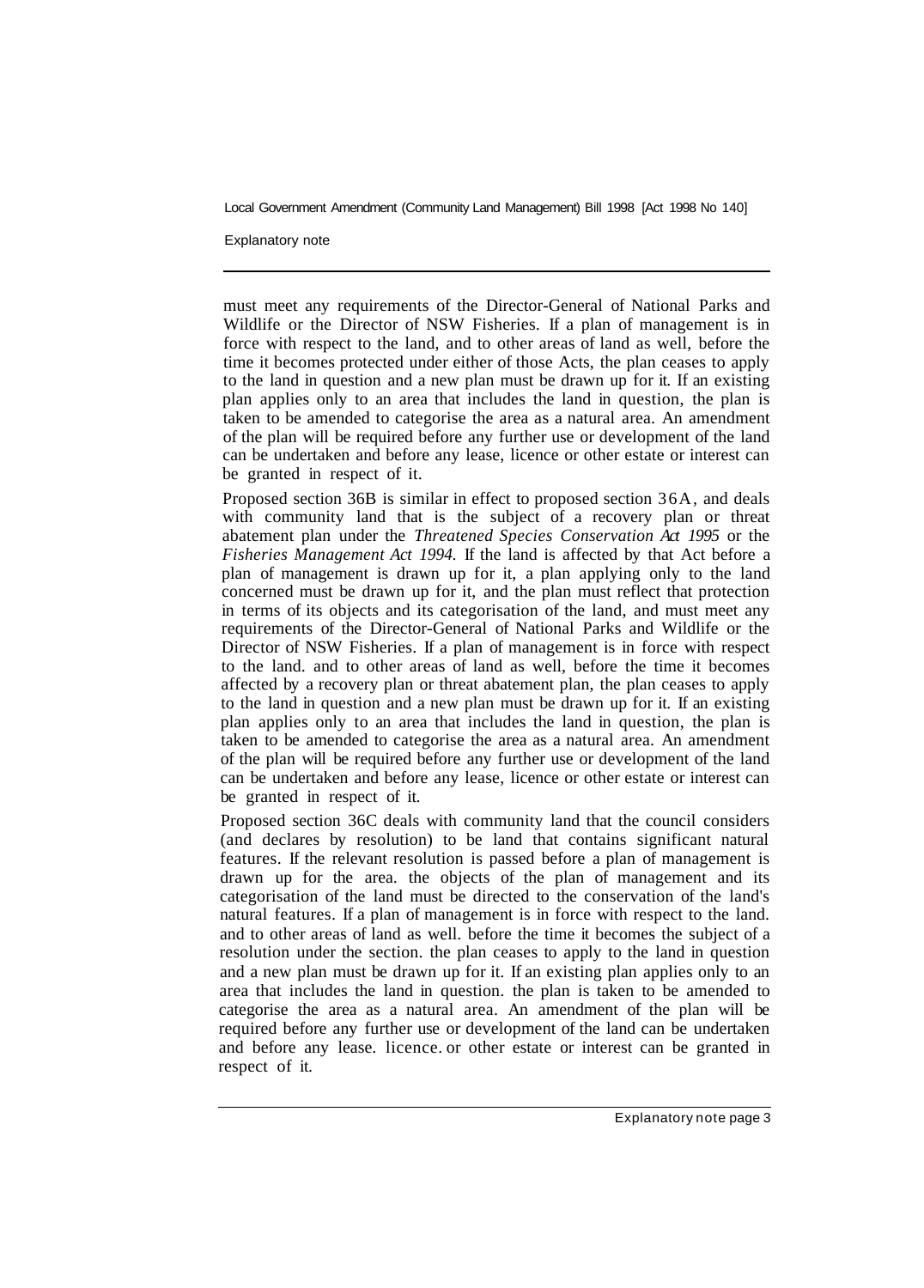Explanatory note

Proposed section 36D deals with community land that the council considers (and declares by resolution) to be land that comprises an area of cultural significance because of the presence on the land of one or more items of Aboriginal, historical or cultural significance. If the relevant resolution is passed before a plan of management is drawn up for it, the objects of the plan of management and its categorisation of the land must be directed to the conservation of the relevant items of cultural significance on the land, and the plan must meet any requirements of the Director-General of National Parks and Wildlife. If a plan of management is in force with respect to the land, and to other areas of land as well, before the time it becomes the subject of a resolution under the section. the plan ceases to apply to the land in question and a new plan must be drawn up for it. If an existing plan applies only to an area that includes the land in question, the plan is taken to be amended to categorise the area as an area of cultural significance. An amendment of the plan will be required before any further use or development of the land can be undertaken and before any lease. licence or other estate or interest can be granted in respect of it.

**Schedule 1 [6]** amends section 40 of the Act so as to require all amendments to a draft plan of management for community land to be publicly exhibited. (The section currently does not require re-exhibition for amendments that are. in the council's opinion. "not substantial".)

**Schedule 1 [7]** inserts a new section 40A. which provides that a proposal to amend a plan of management for community land in order to re-categorise community land that is for the time being categorised as a natural area or as an area of cultural significance must be made the subject of a public hearing conducted in accordance with section 734 of the Act.

**Schedule 1 [8]** and **[9]** make amendments consequential on the amendments made by the Schedule in relation to leases. licences and other estates or interests granted in respect of community land.

**Schedule 1 [10]** repeals section 46 of the Act. which currently deals with leases and licences of community land. and replaces it with a new section that deals with leases. licences and other estates or interests in respect of such land. Under the new section:

(a) a lease. licence or other estate or interest in respect of community land may be granted for the provision of public utilities and associated or ancillary work or for any purpose expressly authorised by the plan of management relating to the land. and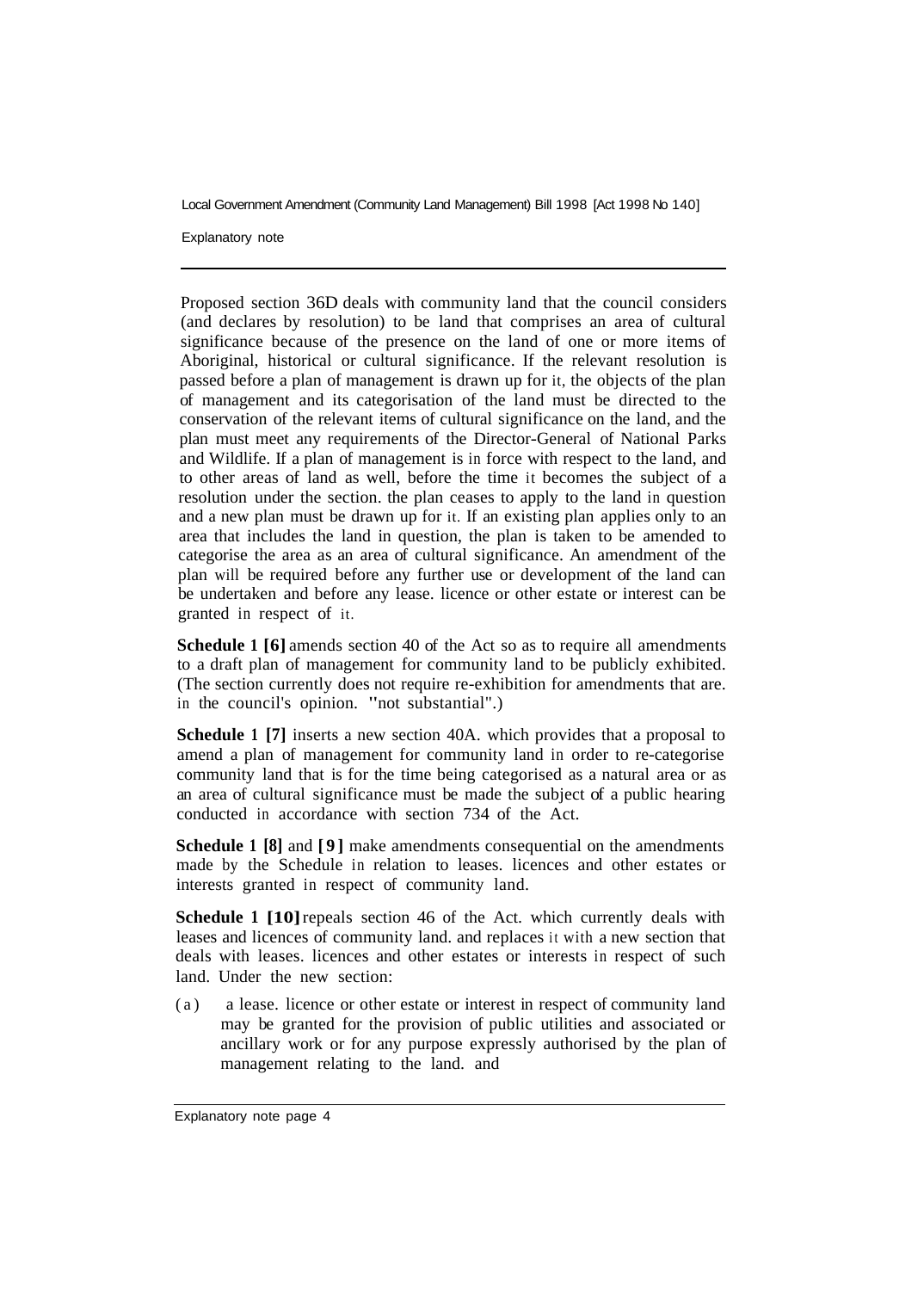Explanatory note

- (b) the purposes of the grant for which such a lease, licence or other estate or interest may be granted are limited to purposes prescribed by the section or by regulations, and
- (c) such a lease, licence or other estate or interest may not be granted if to do so would defeat the prescribed core objectives of the land's categorisation in terms of section 36.

**Schedule I** [10] also inserts a new section 46A, which requires a plan of management for community land to identify which (if any) leases, licences or other estates or interests cannot be granted in respect of the land except by tender.

**Schedule 1 [11]–[17]** amend section 47 of the Act, which currently imposes particular requirements in relation to leases or licences of community land for tenures of more than 5 years (including a requirement for Ministerial approval of any proposal to which persons have objected). The effect of the amendments is:

- (a) to extend the operation of the section to estates and interests other than leases or licences, and
- (b) in addition to current notice requirements. to require persons in the neighbourhood of community land to be notified of any proposal to grant a lease. licence or other estate or interest that would affect the land. and
- (c) to require the Minister, before approving of the grant of a lease. licence or other estate or interest in respect of community land. to be satisfied that the lease. licence or other estate or interest meets the requirements of the new section 46.

**Schedule I [18]** further amends section 47 of the Act so as to bring within the ambit of the section leases. licences and other instruments granting any estate or interest in respect of community land where. although the grant is limited to a term of not more than 5 years. the provisions of the lease. licence or instrument impose a disadvantage or penalty on the council if a similar estate or interest is not granted on expiry of the current one or confer an advantage or benefit on the council in the event that it is.

**Schedule 1 [19]** inserts new sections 47A–47F. the effect of which is as follows:

Proposed section 47A prescribes in respect of tenures of 5 years or less the same requirements as pertain to longer leases. licences and estates or interests under section 37. so far as that section requires public exhibition of proposals